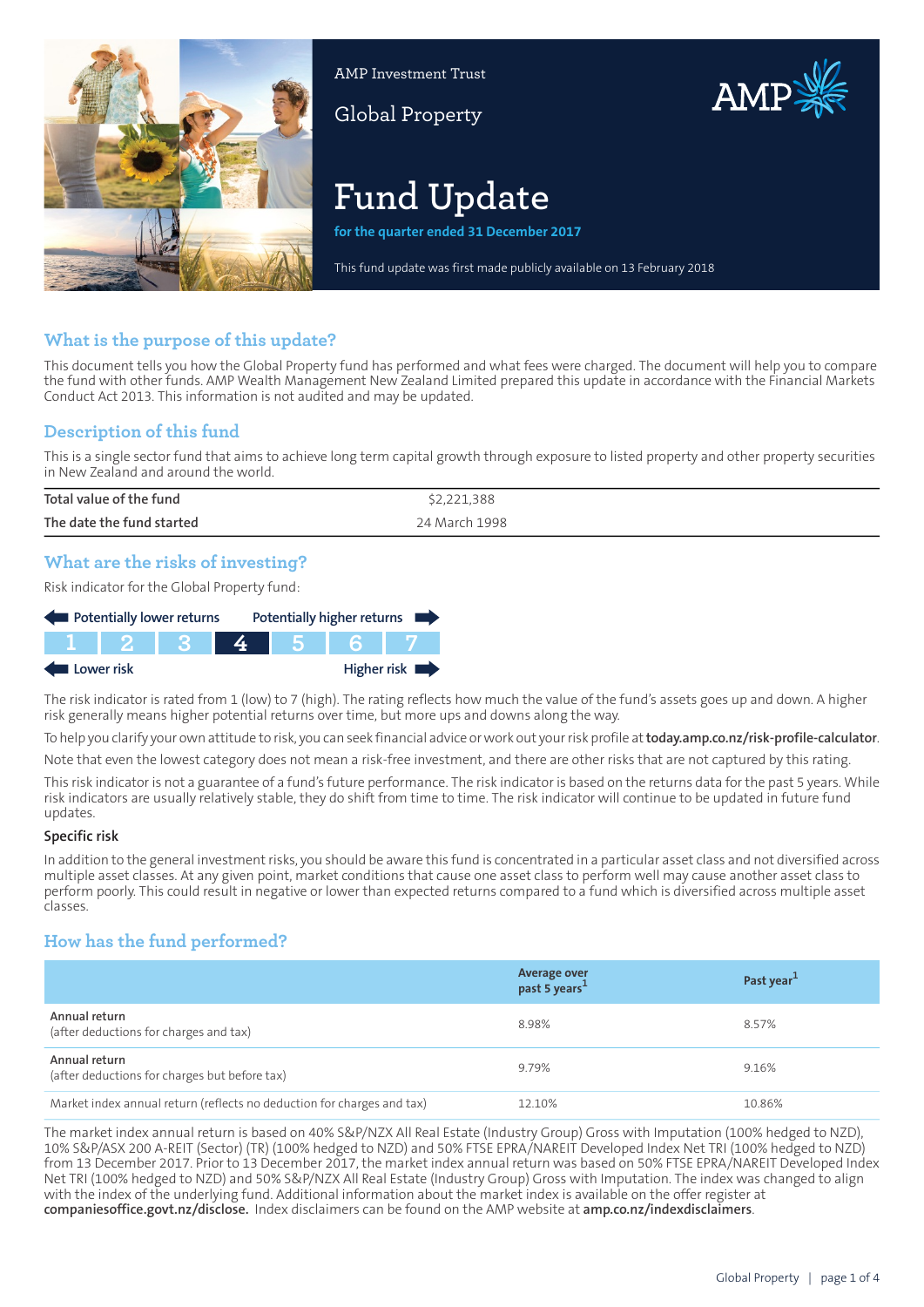#### **Annual return graph**



This shows the return after fund charges and tax for each of the last 10 years ending 31 March. The last bar shows the average annual return for the last 10 years, up to 31 December 2017.

**Important:** This does not tell you how the fund will perform in the future.

Returns in this update are after tax at the highest prescribed investor rate (PIR) of tax for an individual New Zealand resident. Your tax may be lower.

### **What fees are investors charged?**

Investors in the Global Property fund are charged fund charges. In the year to 31 March 2017 these were:

|                                             | % of net asset value                                                     |
|---------------------------------------------|--------------------------------------------------------------------------|
| Total fund charges                          | 2.13%                                                                    |
| Which are made up of -                      |                                                                          |
| Total management and administration charges | 2.13%                                                                    |
| Including -                                 |                                                                          |
| Manager's basic fee                         | 1.74%                                                                    |
| Other management and administration charges | 0.39%                                                                    |
| Total performance-based fees                | $0.00\%$                                                                 |
| <b>Other charges</b>                        | Dollar amount per investor or description<br>of how charge is calculated |
| NII                                         |                                                                          |

Investors may also be charged individual action fees for specific actions or decisions (for example, for withdrawing from or switching funds). See the 'fees and other charges' document on the entry relating to the offer of interests in the AMP Investment Trust maintained on the offer register (**[companiesoffice.govt.nz/disclose](http://companiesoffice.govt.nz/disclose)**) for more information about those fees.

Small differences in fees and charges can have a big impact on your investment over the long term.

#### **Example of how this applies to an investor**

Craig had \$10,000 in the fund at the start of the year and did not make any further contributions. At the end of the year, Craig received a return after fund charges were deducted of \$857.00 (that is 8.57% of his initial \$10,000). Craig also paid \$0.00 in other charges. This gives Craig a total return after tax of \$857.00 for the year.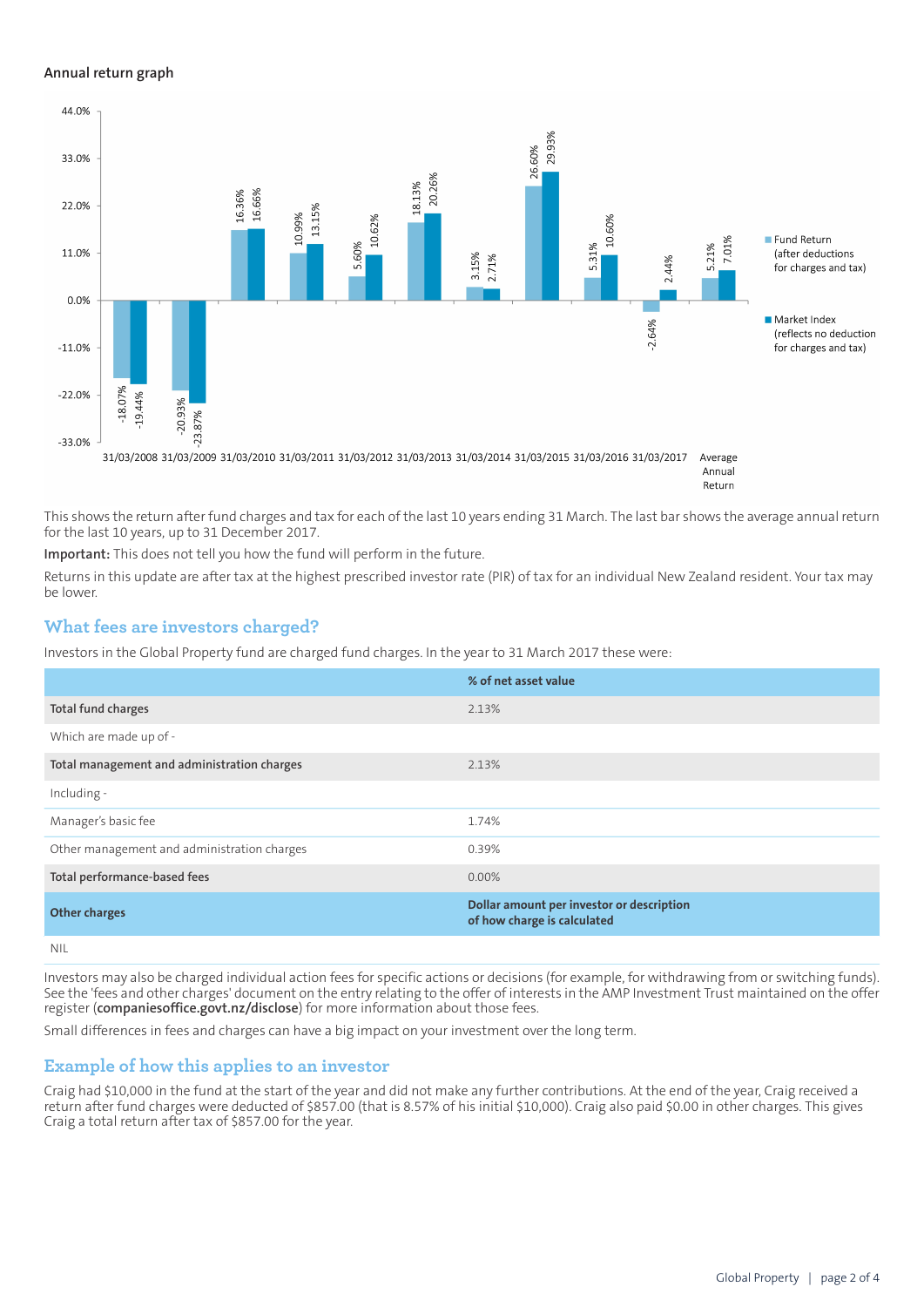## **What does the fund invest in?**

## **Actual investment mix<sup>2</sup>**

This shows the types of assets that the fund invests in.



### **Target investment mix**

This shows the mix of assets that the fund generally intends to invest in.

| <b>Asset Type</b>            | <b>Allocation</b> |
|------------------------------|-------------------|
| Cash and cash equivalents    | 0.00%             |
| New Zealand fixed interest   | $0.00\%$          |
| International fixed interest | 0.00%             |
| Australasian equities        | 0.00%             |
| International equities       | 0.00%             |
| Listed property              | 100.00%           |
| Unlisted property            | 0.00%             |
| Commodities                  | 0.00%             |
| Other                        | 0.00%             |

## **Top 10 investments<sup>2</sup>**

|    | <b>Name</b>                         | Percentage<br>of fund<br>net assets | <b>Asset Type</b> | Country       | <b>Credit rating</b><br>(if applicable) |
|----|-------------------------------------|-------------------------------------|-------------------|---------------|-----------------------------------------|
| 1  | Kiwi Property Group Ltd             | 9.43%                               | Listed property   | New Zealand   | N/A                                     |
| 2  | Precinct Properties New Zealand Ltd | 6.43%                               | Listed property   | New Zealand   | N/A                                     |
| 3  | Goodman Property Trust              | 5.40%                               | Listed property   | New Zealand   | N/A                                     |
| 4  | Argosy Property Ltd                 | 3.57%                               | Listed property   | New Zealand   | N/A                                     |
| 5  | Stride Property Group               | 3.21%                               | Listed property   | New Zealand   | N/A                                     |
| 6  | Vital Healthcare Property Trust     | 2.99%                               | Listed property   | New Zealand   | N/A                                     |
|    | Property for Industry Ltd           | 2.84%                               | Listed property   | New Zealand   | N/A                                     |
| 8  | Simon Property Group Inc            | 2.51%                               | Listed property   | United States | N/A                                     |
| 9  | Goodman Group                       | 2.17%                               | Listed property   | Australia     | N/A                                     |
| 10 | Scentre Group                       | 1.89%                               | Listed property   | Australia     | N/A                                     |

The top 10 investments make up 40.44% of the fund.